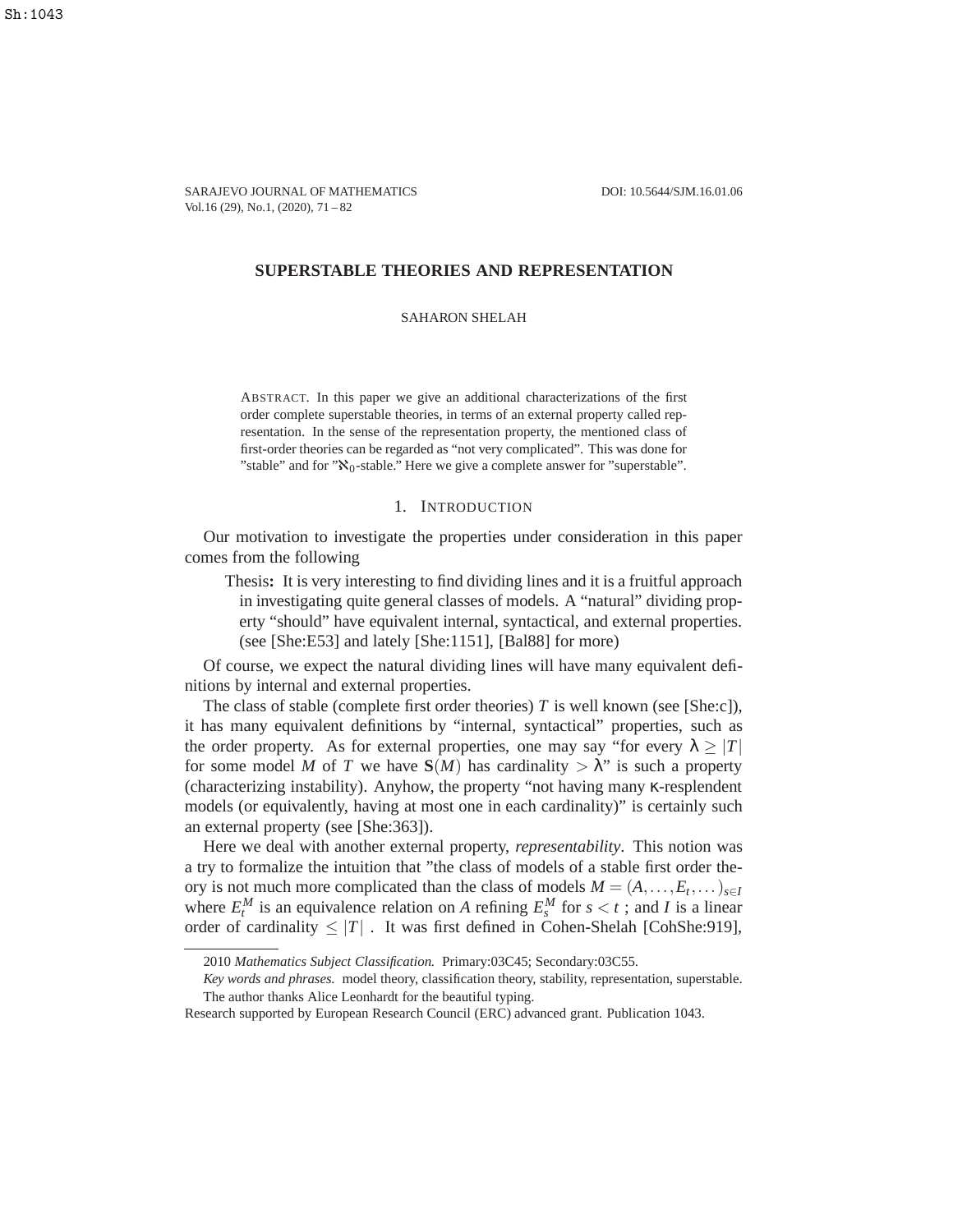where it was shown that one may characterize stability and  $\aleph_0$ -stability by means of representability. In this paper we give a complete answer also for the superstable case. If *T* is uncountable we may consider other values of  $\kappa(T)$ . That is, recall that for a stable (complete first order) theory *T*,  $\kappa(T)$  can be any cardinal in the interval  $[\mathbf{x}_0,|T|^+]$ . So if *T* is countable there are two possible values-  $\mathbf{x}_0, \mathbf{x}_1$ , the second is dealt with in [CohShe:919] and the first in Theorem 3.1. But if *T* is uncountable, the result above gives a representation in a class which depends just on  $|T|$ , so it is natural to suspect that if  $\kappa(T) < |T|$ <sup>+</sup> we can restrict this class further. We hope to consider this later.

The results are phrased below, and the full definition appears in Definition 2.1, but first consider a simplified version. We say that a a model  $M$  is  $\ell$ -representable for a class  $\mathfrak{k}$  when there exists a structure  $\mathbf{I} \in \mathfrak{k}$  with the universe extending M such that for any *n* and two sequences of length *n* from  $M$ , if they realize the same quantifier free type in **I** then they realize the same (first order) type in *M*. Of course, *T* is  $\ell$ -representable if every model of *T* is  $\ell$ -representable. We prove, e.g. that *T* is superstable iff for some  $\kappa$ , it is representable in the class of locally finite structures with exactly  $\kappa$  unary functions (and nothing else), see Definition 2.5.

This raises various further questions

Problem**:**

- 1) Can we characterize, by representability "*T* is strongly dependent ", similarly for the various relatives (see [Sh:863])
- 2) For a natural number *n*, what is the class of *T* representable by  $\mathfrak{k}_{\kappa}^n$  of structures with just κ *n*-place functions (or relations)
- 3) What about strong representability (meaning we demand in addition that

 $(*)$  if *a*, *b* ∈ **I** realise the same qf-type in **I** then  $a \in M \leftrightarrow b \in M$ .

Concerning the last demand, even for general stable  $T$  this fail for  $I =$  $\mathcal{M}_{\mu,\kappa}(\mathbf{I}')$  for  $\mathbf{I}' \in \mathfrak{k}^{eq}$ , but a relative called 'medium'' we can but this is delayed

The main result presented in this paper is:

# **Characterization of superstable theories (Theorem 3.1):**

In the attempt to extend the framework of representation it seemed natural, initially, to conjecture that if we consider representation over linear orders rather than over sets, we could find an analogous characterizations for dependent theories. However, such characterizations would imply strong theorems on existence of indiscernible sequences. In [KapShe:946], some dependent theories were discovered for which it is provably "quite hard to find indiscernible subsequences", implying that this conjecture would fail in its original formulation. However in [She:863] it was proved that such results hold for strongly dependent *T*.

The reader that would like to avoid the reference [CohShe:919] can restrict Th 3.1 to the equivalence of clauses (1), (2), (5) there; why? (1)  $\Rightarrow$  (2) holds by Th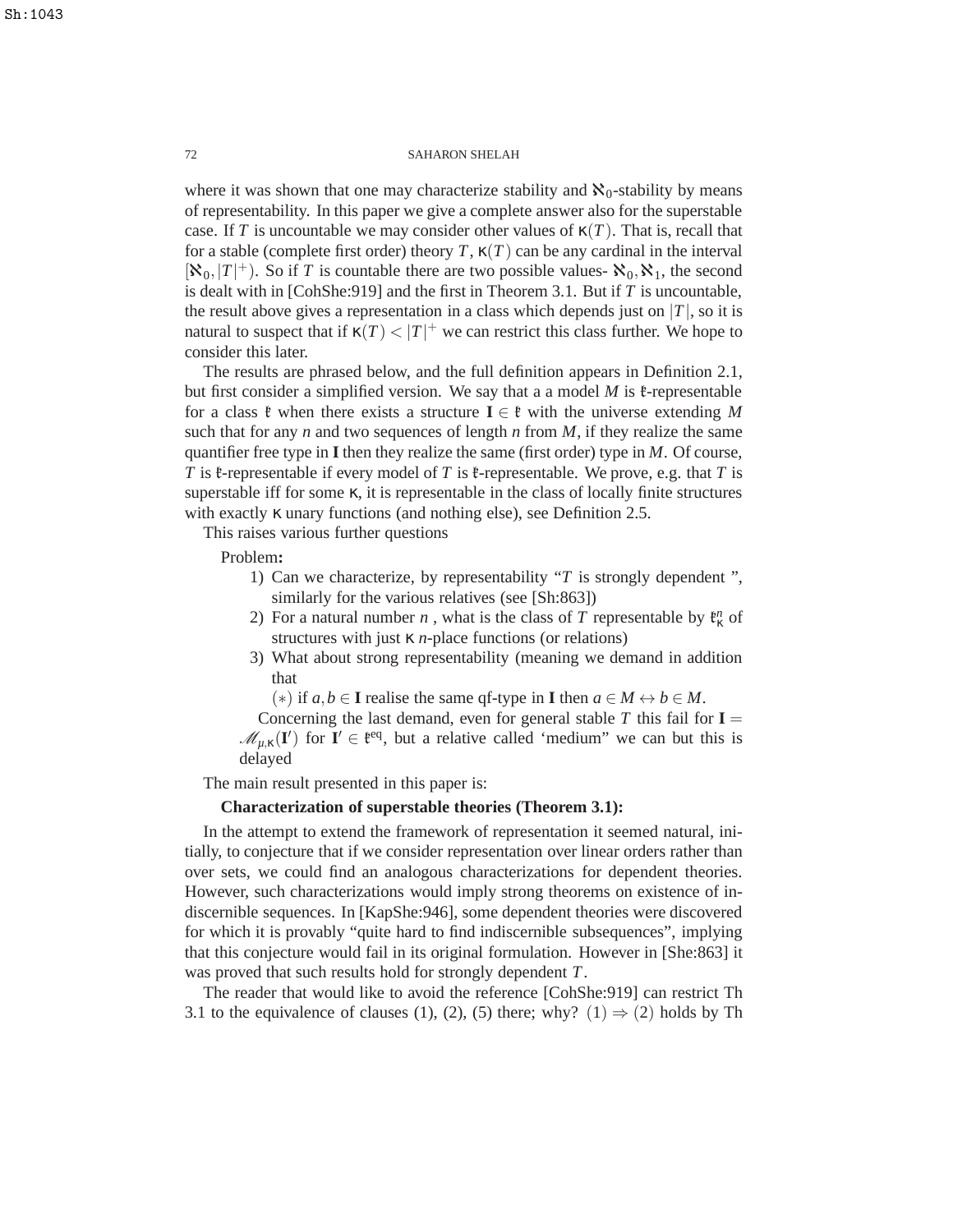3.3 by the definitions,  $(2) \Rightarrow (5)$  is immediate, and lastly  $(5) \Rightarrow (1)$  holds by Th 3.2(2). A related work of Halevi, Kaplan and the author on Taylor problem for stable graphs.

The author thanks Yatir Halevi for doing much to improve the presentation and the referees for good advice.

## 2. STRUCTURE CLASSES AND REPRESENTATIONS

We recall some needed definitions and properties from [CohShe:919].

*Convention* 2.1. (1) The vocabulary is a set of individual constants, (partial) function symbols and relation symbols (=predicates), each with the number of places (=arity) being finite except in the models  $\mathcal{M}_{\mu,K}$ , so for a model M, the occurance number,  $oc(M)$  is  $\aleph_0$ . Individual constants may be considered as 0-place function symbols.

Let arity<sub> $\tau$ </sub>(*P*) be the arity of the predicate *P* in the vocabulary  $\tau$ , similarly for function symbols. The occurrence number of the vocabulary  $\tau$  that is  $oc(\tau)$ , is the minimal cardinal  $\theta$  such that every symbol *P* from  $\tau$  has arity  $\lt \theta$ . We shall allow function symbols *F* to be interpreted in a model *M* as partial functions but then demand that dom $(F^M)$  is  $P^M_F$  for some predicate  $P_F \in \tau$ .

(2) A structure  $I = \langle \tau, I \rangle \models$  is a triple of vocabulary, universe (=domain) and the interpretation relation for the vocabulary: let  $|\mathbf{I}| = I$ ,  $||\mathbf{I}||$  the cardinality of **I** and  $\tau_{\mathbf{I}} = \tau$ ; **I** is called a  $\tau$ -structure.

(3)  $\mathfrak{k}$  denotes a class of structures in a given vocabulary  $\tau_{\mathfrak{k}}$ , so  $\mathbf{I} \in \mathfrak{k} \Rightarrow \mathbf{I}$  is a  $\tau_{\mathfrak{k}}$  – structure.

(4)  $\mathbb{L}(\tau)$  is first order logic for the vocanulary  $\tau$ ,  $\mathbb{L}_{\tau} = \mathbb{L}(\tau)$  is f.o. logic in the vocabulary  $\tau$ ;  $\mathcal{L}_{\text{qf}}^{\tau}$  denotes all the quantifier-free formulas with terms from  $\tau_{\ell}$ . That is, finite Boolean combinations of atomic formulas, where atomic formulas (for  $\tau$ ) have the form  $P(\sigma_0,\ldots,\sigma_{n-1})$  or  $\sigma_0 = \sigma_1$  for some *n*-ary predicate  $P \in \tau$ ,  $\sigma_0 \ldots$  are terms, i.e. they are in the closure of the set of variables by function (and partial function) symbols.

(5) If **I** a  $\tau$ -structure,  $\bar{a} = \langle a_i : i \langle \alpha \rangle \in \alpha | \mathbf{I} |$ , then

$$
\text{tp}_{\text{qf}}(\bar{a},B,\mathbf{I}) = \left\{ \varphi(\bar{x},\bar{b}) : \varphi(\bar{x},\bar{y}) \in \mathcal{L}_{\text{qf}}^{\tau} : \mathbf{I} \models \varphi(\bar{a},\bar{b}), \ \bar{b} \in \text{lg}(\bar{y})B \right\}
$$

# 2.1. **Defining representations**

We recall the definition of a representation.

## **Definition 2.1.** *Consider a model M.*

1) *For a structure* **J** *and a function*  $f : M \to |J|$  *is called a representation of* M *in* **J** *if*

$$
\text{tp}_{\text{qf}}(f(\overline{a}), 0, \mathbf{J}) = \text{tp}_{\text{qf}}(f(\overline{b}), 0, \mathbf{J}) \implies \text{tp}(\overline{a}, 0, M) = \text{tp}(\overline{b}, 0, M)
$$

*for any two sequences*  $\overline{a}, \overline{b} \in ^{< \omega} \hspace{-1mm} M$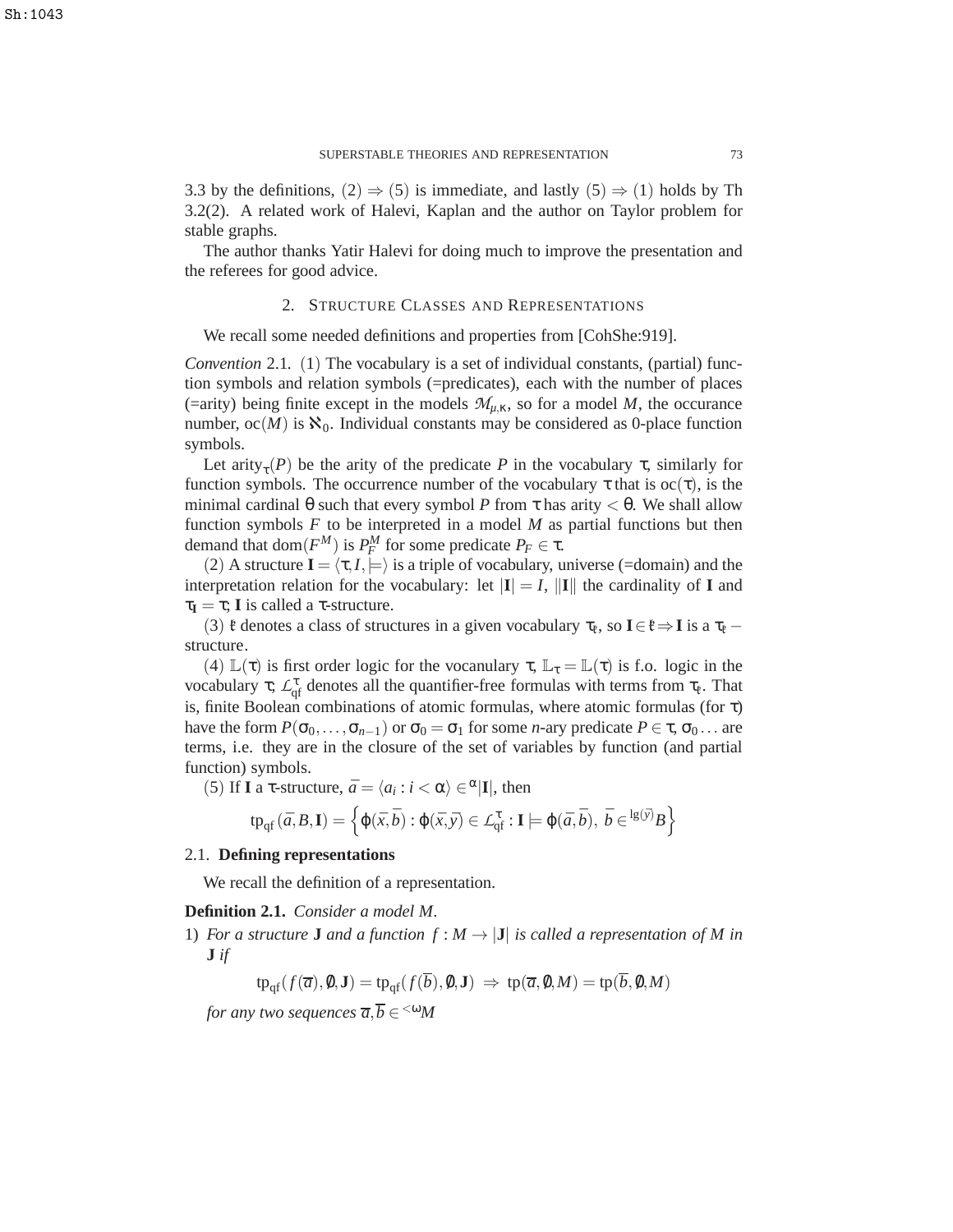- 2) We say that M is represented in a class of models  $\mathfrak{k}$  *if there exists* a  $J \in \mathfrak{k}$  *such that M is represented in* **J***.*
- 3) *For two classes of structures*  $\mathfrak{k}_0$ ,  $\mathfrak{k}$  *we say that*  $\mathfrak{k}_0$  *is represented in*  $\mathfrak{k}$  *if every*  $\mathbf{I} \in \mathfrak{k}_0$ *is represented in* k*.*
- 4) *We say that a first-order theory T is represented in* k *if the elementary class*  $EC(T)$  *of models of T is represented in*  $\ell$ *.*

**Definition 2.2.**  $\mathfrak{k}^{\text{eq}}$  *denotes the class of structures of the vocabulary*  $\{=\}$ *, where* eq *stands for equality.*

# 2.2. **The free algebras**  $\mathcal{M}_{\mu,\kappa}$

**Definition 2.3.** Let  $\mu \geq \kappa = \text{cf}(\kappa)$ . For a given structure **I**, we define the structure  $\mathcal{M} = \mathcal{M}_{\mu,\kappa}(\mathbf{I})$  *as the structure whose vocabulary is*  $\tau_{\mathbf{I}} \cup \{F_{\alpha,\beta} : \alpha < \mu, \beta < \kappa\}$ *, with a* β*-ary function symbol F*α,<sup>β</sup> *for all* α < *µ*,β < κ*. (the vocabulary of* **I** *includes a unary relation symbol I for the structure's universe, and we will assume*  $F_{\alpha,\beta} \notin \tau_I$ *) and we have*  $P_{\zeta} \in \tau(I)$  *is a predicate with arity*  $\zeta$  *and*  $P_{\zeta}^{\mathscr{M}} = \zeta_I$  when  $\zeta$  *is the arity of some*  $P \in \tau_{\zeta}$  *or*  $\zeta = 1$ *. The universe for this structure is*<sup>1</sup>*:* 

$$
\mathcal{M}_{\mu,\kappa}(\mathbf{I})=\bigcup_{\gamma\in\mathrm{Ord}}\mathcal{M}_{\mu,\kappa,\gamma}(\mathbf{I})
$$

*Where*  $\mathcal{M}_{\zeta} = \mathcal{M}_{\mu,\kappa,\zeta}(\mathbf{I})$  *is defined as follows:* 

- $M_0(I) := |I|$
- For limit  $\zeta$ :  $\mathcal{M}_{\zeta}(\mathbf{I}) = \bigcup_{\xi < \zeta} \mathcal{M}_{\xi}(\mathbf{I})$
- For  $\zeta = \gamma + 1$

$$
\mathcal{M}_{\zeta} = \mathcal{M}_{\gamma} \cup \left\{ F_{\alpha,\beta}(\overline{b}) : \overline{b} \in \beta \mathcal{M}_{\gamma}, \ \alpha < \mu, \ \beta < \kappa \right\}
$$

Where  $F_{\alpha,\beta}(\overline{b})$  is treated as a formal object. The symbols in  $\tau_I$  have the same interpretation as in **I**. In particular, α-ary functions may be interpreted as  $(α+1)$  – *ary* relations. The β-ary function  $F_{\alpha,\beta}(\bar{x})$  is interpreted as the mapping  $\bar{a}$  →  $F_{\alpha,\beta}(\bar{a})$ for all  $\overline{a} \in \beta \, | \, \mathcal{M}_{\mu,\kappa}(I) |$ , where  $F_{\alpha,\beta}(\overline{a})$  on the right side of the mapping is the formal object. If  $\mu = \kappa = \aleph_0$  we may omit them.

*Remark* 2.1. It is shown in [CohShe:919] that  $\mathcal{M}_{\mu,\kappa}(S)$  is a set (though defined as a class).

# 2.3. **Extensions of classes of structures**

*Discussion* 2.2. For a class of structures  $\mathfrak{k}$ , we define several classes of structures that are based on  $\mathfrak{k}$ .

Sh:1043

<sup>&</sup>lt;sup>1</sup>This defines a set and not a proper class by remark 2.1.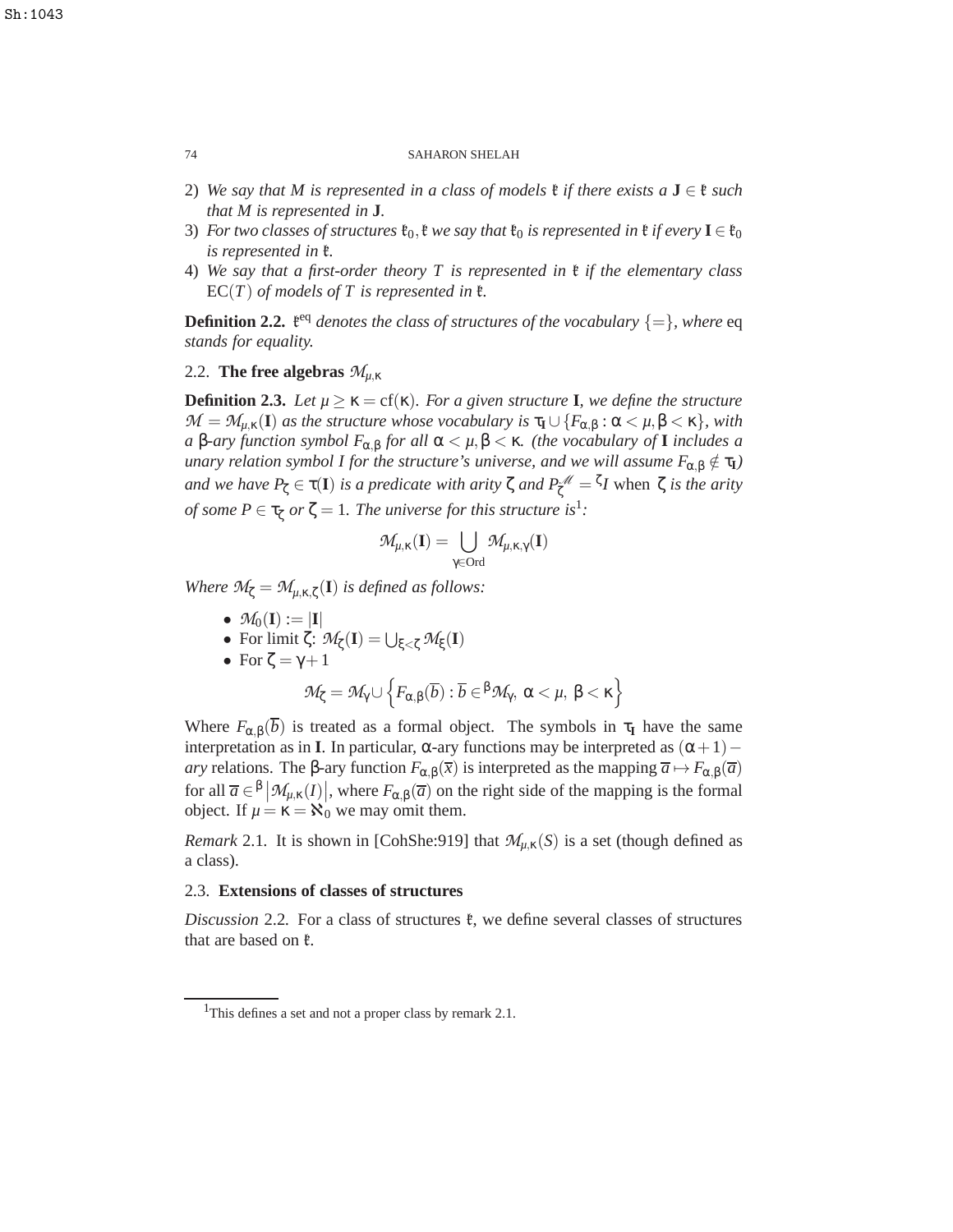**Definition 2.4.** Letting  $\mu \geq \kappa$ ,  $Ex_{\mu,\kappa}^0(\mathfrak{k})$  is the class of structures  $I^+$  which, for *some*  $I \in \mathfrak{k}$  *satisfy*  $|I^+| = |I|$ ;  $\tau_{I^+} = \tau_I \cup \{P_\alpha : \alpha < \mu\} \cup \{F_\beta : \beta < \kappa\}$  for new unary *relation symbols P*<sub>α</sub> *and new unary function symbols F*<sub>β</sub>*; such that if*  $\mu > 0$  *then*  $\left\langle P^{\mathbf{I}^+}_{\alpha}:\alpha<\mu\right\rangle$  is a partition of  $|\mathbf{I}|$ , and  $\left\langle F^{\mathbf{I}^+}_{\beta}\right\rangle$  $\beta_{\beta}^{\mathbf{I}^+}$ :  $\beta < \kappa$  *are* **partial** *unary functions.* 

**Definition 2.5.**  $\text{Ex}_{\mu,\kappa}^{0,\text{lf}}(\mathfrak{k})$  is the class of structures in  $\text{Ex}_{\mu,\kappa}^{0}(\mathfrak{k})$  for which the closure *of every element under the new functions is finite; (*lf *stands for "locally finite").*

**Definition 2.6.**  $\text{Ex}_{\mu,\kappa}^1(\mathfrak{k})$  *is the class of structures in*  $\text{Ex}_{\mu,\kappa}^0(\mathfrak{k})$  *for which*  $F_\beta(P_\alpha) \subseteq$  $P_{<\alpha} := \bigcup_{\gamma<\alpha} P_\gamma$  holds for every  $\alpha<\mu, \beta<\kappa.$ 

**Definition 2.7.** *1*)  $\text{Ex}_{\mu,\kappa}^{1.5}(\mathfrak{k})$  *is the class of structures of the form*  $\mathbf{I}^+ = \mathcal{M}_{\mu,\kappa}(\mathbf{I})$ *, for some*  $I \in \mathfrak{k}$  *(cf. Definition 2.3).* 

2) Let  $\mathrm{Ex}_{\mu,\kappa}^2(\mathfrak{k})$  is the class  $^2$  of structures  $\mathscr{M}^+=\mathscr{M}_{\mu,\kappa}^+(\mathbf{I})$  which means that  $\mathbf{I}\in\mathfrak{k}$ *and the model*  $\mathscr{M}^+$  *is*  $\mathscr{M} = \mathscr{M}_{\mu,\kappa}(\mathbf{I})$  *expanded by*  $F_{\alpha,\beta,i}^{\mathscr{M}^+}$  *for*  $\alpha < \mu, \beta < \kappa, i < \beta$ *where*

 $F_{\alpha,i}^{\mathscr{M}^+}(a)$  is:  $b_i$  if  $\mathscr{M}_{\mu,\kappa}(\mathbf{I}) \models "a = F_{\alpha,\beta,i}(\bar{b})"$  for some sequence  $\bar{b} = \langle b_j : j < \beta \rangle;$ *and if there is no such sequence then*  $F^{\mathscr{M}^+}(a) = a$ .

3)  $Ex_{\mu,\kappa}^{2.5}(\mathfrak{k})$  *is defined as in part (2) omitting the functions*  $F_{\alpha,\beta}$  *so consisting of*  $\mathcal{M}_{\mu,\kappa}^{2.5}(\mathbf{I})$  for  $\mathbf{I} \in \mathfrak{k}$ .

*Fact* 2.3. 1) If  $I \in \mathfrak{k}^{eq}$  has cardinality  $\geq \kappa$  for transparency,  $\mathcal{M} = \mathcal{M}_{\mu,\kappa}(I)$  and  $M^+ \in Ex_{\mu,\kappa}^2(\mathfrak{k}^{eq})$  as above so expanding M and  $\bar{c}, \bar{d}$  realize the same qf-type in  $M^+$  then there is a permutation  $\pi$  of **I** such that the automorphism  $\check{\pi}$  of  $M^+$  which it induce maps  $\bar{c}$  to  $\bar{d}$ ; recall  $\kappa = cf(\kappa) \leq \mu$ .

2) Above, any automorphism of  $\mathcal{M}_{\mu,\kappa}(\mathbf{I})$  is also an automorphism of  $\mathcal{M}_{\mu,\kappa}^+(\mathbf{I})$ 

3) If  $\mathcal{M}^+ = \mathcal{M}^+_{\mu,\kappa}(\mathbf{I})$  and  $\mathcal{N}^+ \in Ex^{2.5}_{\mu,\kappa}$  is the reduct of  $\mathcal{M}^+$  from 2.7(3) then  $M^+, \mathcal{N}^+$  have the same automorphisms

*Proof.* 2.3 Easy.  $\Box$ 

*Convention* 2.4.  $Ex_{u,K}$  will denote one of the above classes.

## 3. SUPERSTABLE THEORIES

The main theorem is

**Theorem 3.1.** *For a first-order, complete theory T the following are equivalent:*

*1*) *T is superstable.*

<sup>&</sup>lt;sup>2</sup>Probably should be use also in [CohShe:919]; also we may omit the  $F_{\alpha,\beta,}$ -s.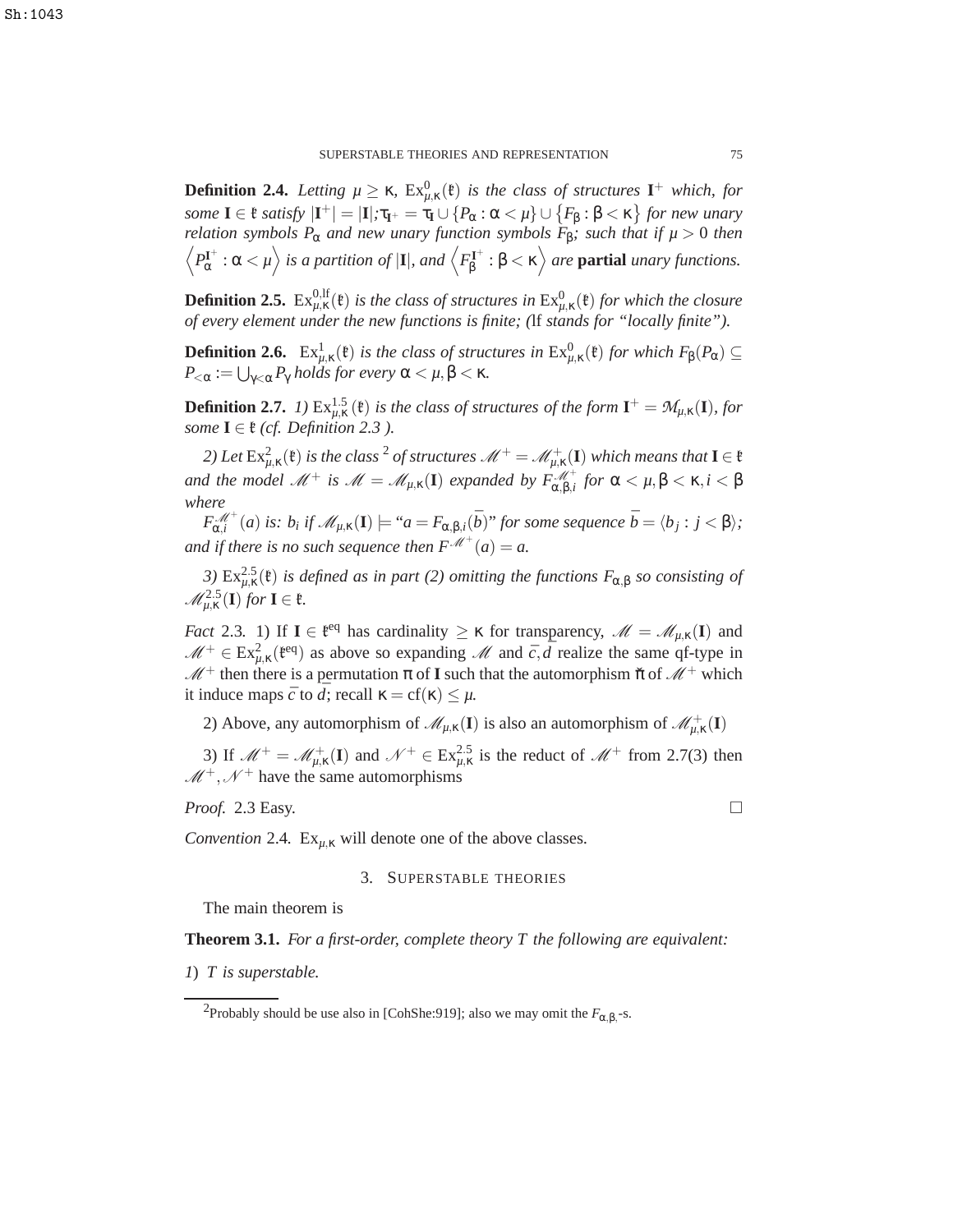2) *T* is representable in  $\operatorname{Ex}_{2^{|T|}, \mathfrak{X}_0}^2(\mathfrak{t}^{\text{eq}})$ 

- 3) *T* is representable in  $\text{Ex}_{2^{|T|},2}^{1}(\mathfrak{t}^{\text{eq}})$  so using unary functions only
- 4) *T* is representable in  $\text{Ex}_{2^{|T|},2}^{0,\text{lf}}(\mathfrak{t}^{\text{eq}})$
- 5) *T* is representable in  $Ex_{\mu,\mathbf{x}_0}^2(\mathfrak{k}^{\text{eq}})$  *for some cardinal*  $\mu$
- *6*) *T* is representable in  $Ex_{μ,κ}^{0,lf}(t^{eq})$  *for some cardinals*  $μ, κ.$

*Proof.* 3.1 2  $\Rightarrow$  5, 4  $\Rightarrow$  6 are immediate.

- $2 \Rightarrow 3$  is direct from [CohShe:919, 1.30]
- $3 \Rightarrow 4$  direct from [CohShe:919, 1.24]

 $5 \Rightarrow 6$ 

This follows since  $Ex_{\mu,\mathbf{x}_0}^2(\mathfrak{k}^{eq})$  is qf-representable in  $Ex_{\mu,2}^1(\mathfrak{k}^{eq})$  by [CohShe:919, 1.30] and  $\text{Ex}_{\mu,2}^{1}(\mathfrak{k}^{eq}) \subseteq \text{Ex}_{\mu,2}^{0,\text{lf}}(\mathfrak{k}^{eq})$  by [CohShe:919, 1.24] with 2 here standing for κ there.

The rest follows from Theorem 3.3 below giving  $1 \Rightarrow 2$  and Theorem 3.2 below giving  $6 \Rightarrow 1$ . Together we are done proving 3.1.

*Remark* 3.1. It may be notationaly better to use  $\mathfrak{k}^{\text{=}}$  instead  $\mathfrak{k}^{\text{eq}}$  but the later was used in [CohShe:919].

**Theorem 3.2.** *1)* If T is representable in  $Ex_{\mu,\kappa}^{0,\text{lf}}(\mathfrak{k}^{\text{eq}})$  for some cardinals  $\mu, \kappa$  then T *is superstable; moreover stable in every cardinal*  $\lambda \geq \mu$ *, recalling*  $\mu \geq \kappa$ *.* 

2) If T is representable in  $Ex_{\mu,\kappa}^2({\mathfrak k}^{\rm eq})$  and  $\kappa$  =  $\aleph_0$  then T is superstable; moreover *is stable in every cardinal*  $\lambda$  *which satisfies*  $\lambda \geq \mu$ .

*Proof.* 3.2 Similar to the proof of Propositions [CohShe:919, Th.2.4,2.5] but we shall elaborate on part (2).

Choose  $\lambda$  such that  $\lambda \geq \mu$  and let *M* be a model of *T* of cardinality  $\gamma > \lambda$ , e.g.  $\chi = \lambda^+$  and  $A \subseteq M$  be a set of cardinality  $\lambda$ . We shall prove that the set  $\{tp(c, A, M) : c \in M\}$  is of cardinality at most  $\lambda$ ; this suffice.

By our assumption,

- $(*)_1$  there are a structure  $\mathcal{M}^{\bullet}$  and representation *f* : *M* →  $\mathcal{M}^{\bullet}$  where
- (a) for part (1),  $\mathcal{M}^{\bullet} \in \text{Ex}_{\mu,\kappa}^{1,\text{lf}}(\mathbf{I})$  where  $\mathbf{I} \in \mathfrak{k}^{\text{eq}}$
- (b) for part (2),  $\mathcal{M}^{\bullet} \in \text{Ex}_{\mu,\kappa}^2(\mathfrak{k}^{eq})$  so  $\mathcal{M}^{\bullet}$  is the expansion  $\mathcal{M}_{\mu,\kappa}^+(\mathbf{I})$  of  $\mathcal{M}_{\mu,\kappa}(\mathbf{I})$ described in 2.7(2) above where  $I \in \mathfrak{k}^{eq}$

For  $a \in M$  let  $J_a$  be the closure of  $\{f(a)\}\$ in **I** so is a finite set in both cases and let  $\langle s_{a,\ell} : \ell < n_a = n(a) \rangle$  list  $J_a$  with no repetitions. and so we can choose a term  $\sigma = \sigma_a$  such that  $\sigma = \sigma((x_0, \ldots, x_{n(a)-1})$  belongs to  $\mathbb{L}(\tau(\mathcal{M}^{\bullet}))$  and  $\mathcal{M}^{\bullet} \models f(a) =$  $\sigma(a_{s(a,0)}\ldots,a_{s(a,n(a)-1)}).$ 

Next let  $J = \bigcup \{J_c : c \in A\}$  so *J* is a subset of **I** of cardinality at most  $\lambda$ .

We now define an equivalence relation *E* on *M* as follows: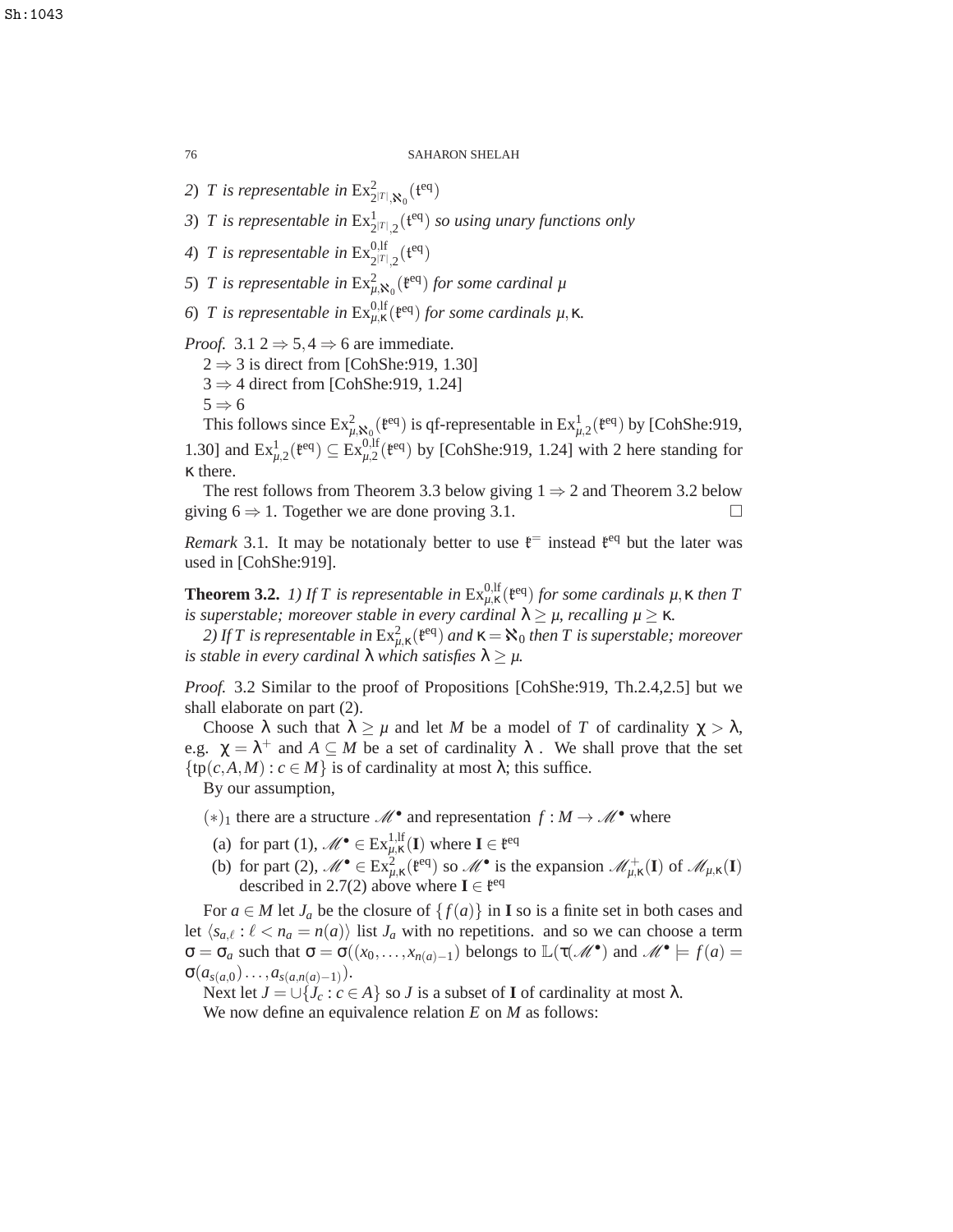- (∗)<sup>2</sup> *cEd* iff the following hold:
- (a)  $c, d \in M$ ,
- (b)  $n_c = n_d$
- (c) for  $\ell < n_c$  we have  $s_{c,\ell} \in J$  iff  $s_{d,\ell} \in J$  and if they holds then  $s_{c,\ell} = s_{d,\ell}$
- (d) the sequences  $\langle s_{c,\ell} : \ell < n_c \rangle$  and  $\langle s_{d,\ell} : \ell < n_c \rangle$  realize the same qf-free type in **I** •

Note that clause (d) actually follows from the earlier clauses because  $\langle s_{b,\ell} : \ell \langle \rangle$  $n_b$  is with no repetitions for every *b*  $\in$  *M*. Clearly:

- $(*)_3$  we have
- (a) indeed *E* is an equivalence relation on *M*
- (b) the equivalence relation *E* has at most  $\lambda$  equivalence classes.

[Why? For the first clause, just read the definition of *E*. For the second clause, i.e. clause (b) first there are at most  $\mu + \aleph_0 = \mu$  triples of the form  $(n_a, \sigma_a, u_a)$  for  $a \in M$  where  $u_a = \{ \ell < n_a : s_{a,\ell} \in J \}$ . Second there are at most  $\lambda$  sequences of the form  $\langle s_{a,\ell} : \ell \in u_a \rangle$  for  $a \in M$ .

Lastly

 $(*)_4$  if *c*, *d* ∈ *M* are *E*-equivalence then there is a automorphism of M<sup>•</sup> mapping *f*(*c*) to *f*(*d*) and being the identity on  $\{f(a)a \in M\}$ .

[Why? Let  $\pi_0$  be the function with domain  $J \cup \{s_{c,\ell} : \ell < n_a\}$  which is the identity on *J* and maps  $s_{c,\ell}$  to  $s_{d,\ell}$  for  $\ell < n_c$ . By our present assumptions it is one to one, with domain and range included in **I** and of cardinality  $\leq \lambda < |I|$ . As *J* has cardinality  $\leq \lambda < |I|$ , we can extend  $f_0$  to a permutation  $\pi$  of **I**. and let  $\check{\pi}$  be the automorphism of  $\mathcal{M}^{\bullet}$  which  $\pi$  induce. Clearly it maps  $f(c)$  to  $f(d)$ , so we are done proving clause (b)]

- $(*)$ <sub>5</sub> If *cEd* then
- (a) the qf-types  $tp_{qf}(f(c), J, \mathcal{M}^{\bullet})$  and  $tp_{qf}(f(d), J, \mathcal{M}^{\bullet})$  are equal.

(b) the types  $tp(c, A, M)$  and  $tp(d, A, M)$  are equal.

[Why? For clause (a), the elements  $f(c)$ ,  $f(d)$  realize the same qf-free type over *J* in  $\mathbf{I}^{\bullet}$  by  $(*)_4$ .

Then clause (b) follows by the assumption on *f*, being a representation, see  $(*)_1$ and Def 2.1 ]

So clearly we are done proving part (2).]

 $\Box$ 

**Theorem 3.3.** *Every superstable T is representable in*  $\operatorname{Ex}_{2}^2$  $\mathcal{F}|_{\mathcal{R}_0}$ ( $\mathfrak{k}^{\text{eq}}$ ).

*Proof.* 3.3 Let *T* be superstable and  $\lambda = 2^{|T|}$ . Let  $M \prec \mathfrak{C}_T$ . We shall choose  $B_n, \langle a_s, u_s : s \in S_n \rangle$  by induction on  $n < \omega$  such that:

⊛<sub>0</sub> (*a*)  $S_n \cap S_k = \emptyset$  (for *k* < *n*)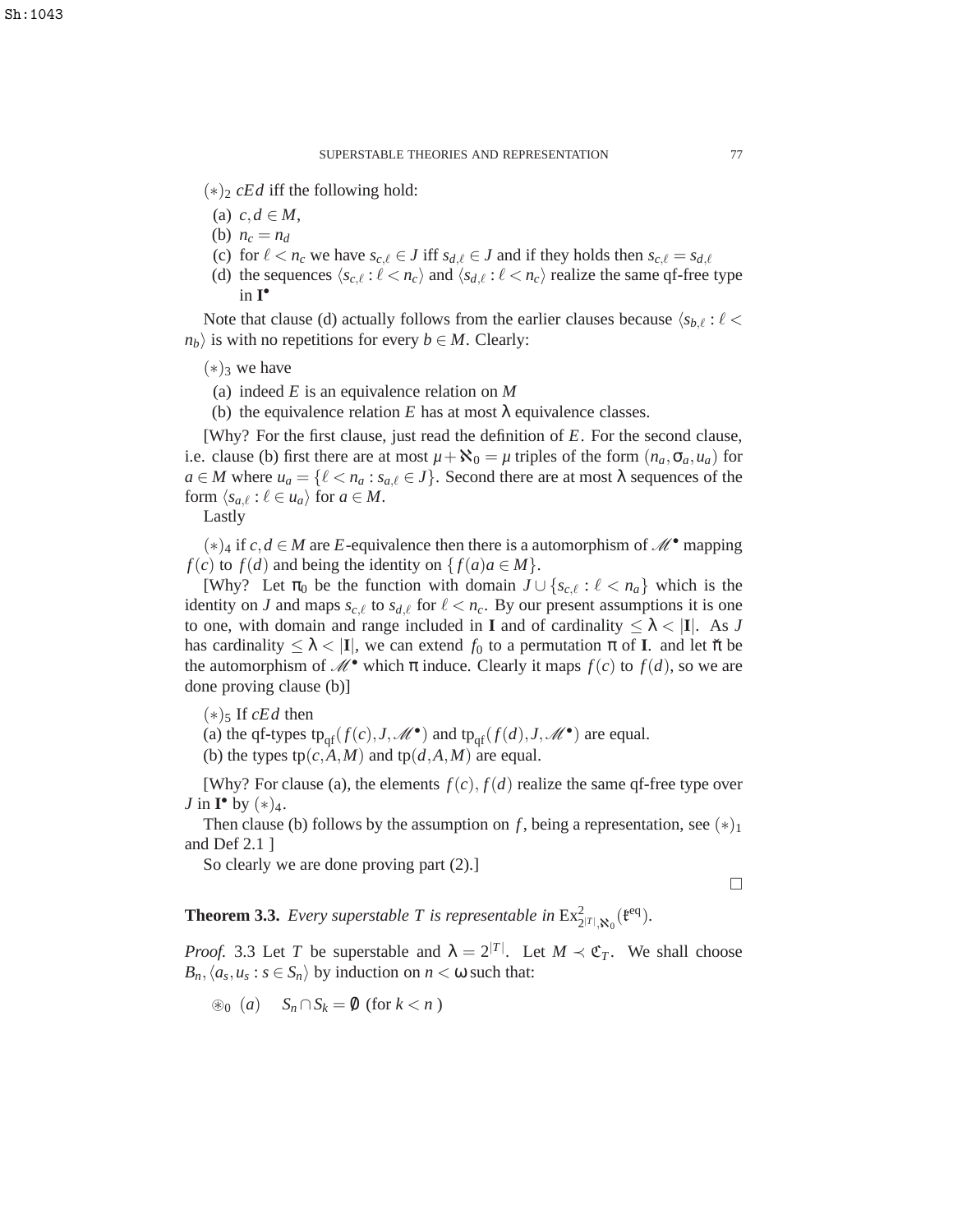- $(b) \quad \{a_s : s \in S_n\} \subseteq M$
- (*c*)  $B_n = \{a_s : s \in S_{< n}\} ⊆ M$ , where  $S_{< n} := \bigcup \{S_k : k < n\}$ , as usual
- $(d)$   $\langle a_s : s \in S_n \rangle$  is without repetitions, disjoint from  $\{a_s : s \in S_{\le n}\}\$  and independent over *Bn*,
- (*e*) for all  $s \in S, u_s \subseteq S_{\le n}$  is finite such that  $t \in u_s \Rightarrow u_t \subseteq u_s$  and  $\text{tp}(a_s, B_n)$  does not fork over  $\{a_t : t \in u_s\}$
- (*f*)  $\langle a_s : s \in S_n \rangle$  is maximal under conditions 1-5.

Here we make a convention that  $u, v, w$  vary on  $\mathscr I$  defined below:

⊛<sup>1</sup> Since *T* is superstable, it is possible to carry the induction.

$$
\circledast_2 (a) \quad \text{let} \quad \mathscr{I} = \{u : u \subseteq S, u \text{ finite}\}, \text{ where } S = \bigcup_n S_n
$$

- (*b*) for  $v \in \mathcal{I}$  let cl(*v*) be the minimal  $u \supseteq v$  such that  $u_t \subseteq u$  holds for all  $t \in u$ ;
- (*c*) we define  $\mathscr{I}^{cl} = \{u \in \mathscr{I} : u = \text{cl}(u)\};$
- (*d*) for *s*  $\in$  *S* let  $u_s^+ = cl(u_s) \cup \{s\}.$

$$
\circledast_3 (a) \quad \text{if } u \in \mathscr{I} \text{ then } u \subseteq \text{cl}(u) \in \mathscr{I}
$$

- (*b*)  $v \subseteq u \Rightarrow cl(v) \subseteq cl(u);$
- (*c*) cl(*u*<sub>1</sub> ∪*u*<sub>2</sub>) = cl(*u*<sub>1</sub>)∪cl(*u*<sub>2</sub>);
- $(d)$  cl({*s*}) =  $u_s^+$  =  $u_s \cup \{s\}$  =  $\cup$ {cl({*t*}) : *t* ∈  $u_s$ }  $\cup$  {*s*};
- $(e)$  cl(cl(u)) = cl(u);
- $(f)$  cl(*u*) =  $\bigcup \{u_s^+ : s \in u\}$  =  $\bigcup \{cl(\{t\} : t \in u_s \text{ for some } s \in u\}$

$$
(g) \t u_s = cl(u_s), u_s^+ = cl(u_s^+)
$$

[Why? e.g. clause (g) by  $\mathcal{D}_0(e)$ ]

⊛<sub>4</sub>  $|M| = {a_s : s ∈ S}$ 

[Why? Otherwise, there exists  $a \in |M| \setminus \{a_s : s \in S\}$ , now we can choose (since *T* is superstable) a finite  $v \subseteq S$  such that tp $(a, \{a_s : s \in S\})$  does not fork over  $\{a_s : s \in v\}$ . Let  $u = cl(v)$ , so  $u \in \mathcal{I}^{cl}$  and let *n* be such that  $u \subseteq S_n$  and we get a contradiction to the maximality of  $\{a_s : s \in S_n\}$ .]

 $\mathcal{L}_5$  Let  $\langle v_\alpha : \alpha < \alpha(*) \rangle$  enumerate  $\mathcal I$  (without repetition) such that:

- (*a*)  $v_{\alpha} \subseteq v_{\beta} \Rightarrow \alpha \leq \beta;$
- (*b*)  $\alpha < \beta \land \nu_{\beta} \subseteq S_{\leq n} \Rightarrow \nu_{\alpha} \subseteq S_{\leq n}$ .

We choose a model  $M_{\nu_{\alpha}}$  and set  $A_{\nu_{\alpha}} \subseteq M_{\nu_{\alpha}}$  by induction on  $\alpha$  such that:

- <sup>⊗</sup>6 (*a*) *M*<sub>*v*α</sub> ≺ **C**<sub>*T*</sub> has cardinality  $λ$ ;
	- $(v)$  *v*<sub> $\beta \subseteq v_{\alpha}$  implies that  $\beta \le \alpha$  and  $M_{v_{\beta}} \prec M_{v_{\alpha}}$ ;</sub>
	- $(c)$  *A*<sub>*v*α</sub> =  $\bigcup \{M_{v_\beta} : \beta < \alpha \wedge v_\beta \subseteq v_\alpha \} \subseteq M_{v_\alpha};$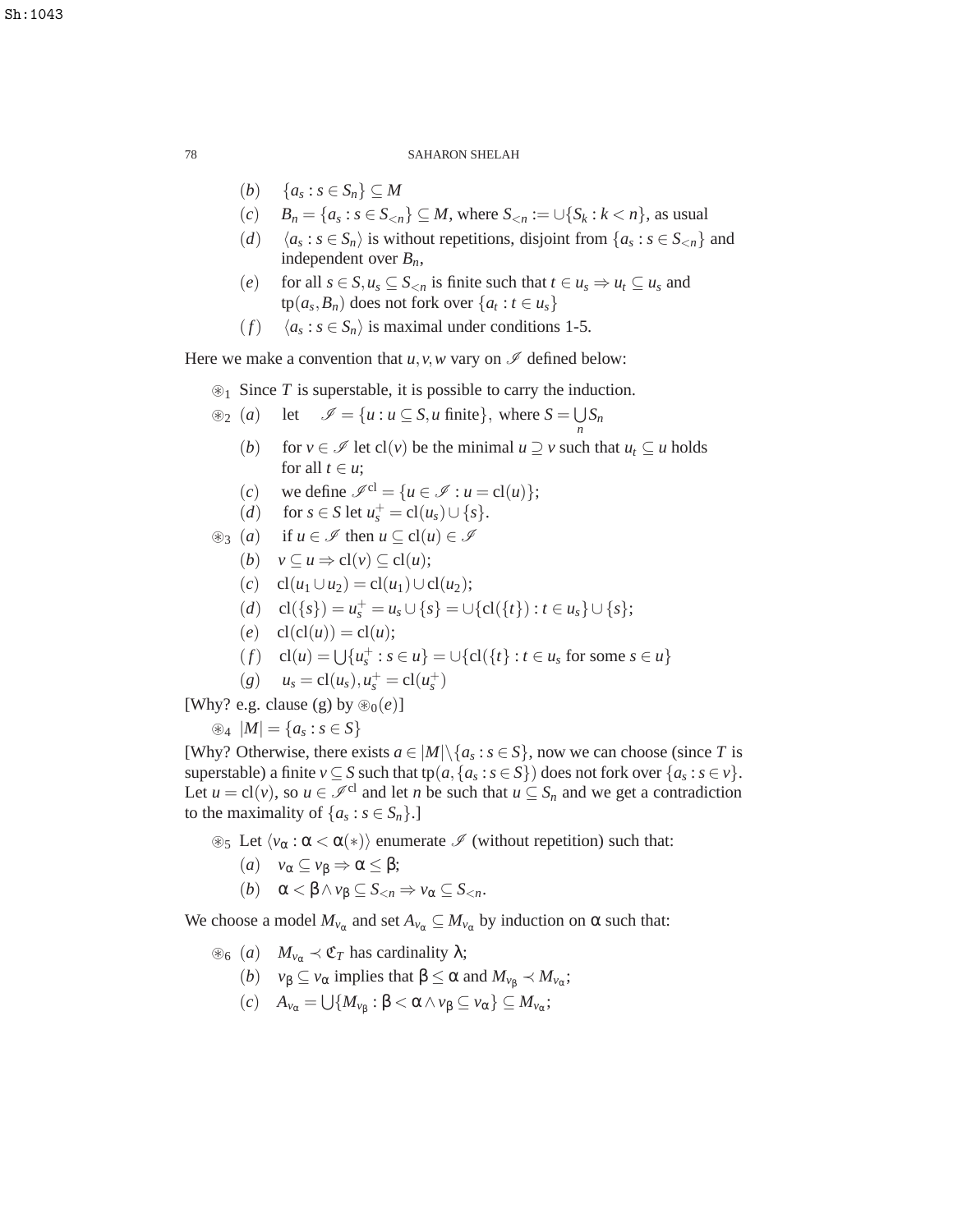SUPERSTABLE THEORIES AND REPRESENTATION 79

- (*d*) if  $s \in v_\alpha$  and  $u_s \subseteq v_\alpha$  then  $a_s \in M_{v_\alpha};$
- (*e*) tp( $M_{ν_α}$ ,∪{ $M_{ν_β}$  : β < α}∪*M*) does not fork over  $B_{\nu_{\alpha}} := \cup \{ M_{\nu_{\beta}} : \nu_{\beta} \subseteq \nu_{\alpha}, \beta < \alpha \} \cup \{ a_s : \text{cl}(\{s\}) \subseteq \nu_{\alpha} \}$
- (*f*)  $(M_{\nu_{\alpha}}, c)_{c \in A_{\nu_{\alpha}}}$  is saturated, hence  $A_{\nu_{\alpha}} \subsetneq M_{\nu_{\alpha}}$ .

[Why can we carry the induction? Arriving to the ordinal β, first, as an approximation choose a model  $M'_{\nu_{\beta}}$  satisfying clauses (a),(b),(c),(d). Second we choose  $M''_{\nu_{\nu}} \prec$  $\mathfrak{C}_T$  of cardinality  $\lambda$  extending  $M'_{\nu_\alpha}$  such that the model  $(M''_{\nu_\alpha}, c)_{c \in A_{\nu_\alpha}}$ ) is saturated, possible because *T* is stable in  $\lambda$ . Third and lastly choose a  $\mathfrak{C}_T$ -elementary mapping  $f_{v_\alpha}$  with domain  $M''_{v_\alpha}$  which is the identity on  $B_{v_ya}$  and  $tp(f_{v_\alpha}(M''_{v_\alpha}), \bigcup \{M_{v_\beta}\}:$  $\beta < \alpha$   $\} \cup M$  does not fork over  $B_{\nu_{\alpha}}$ . Clearly  $M_{\nu_{\alpha}} = f_{\nu_{\alpha}}(M''_{\nu_{\alpha}})$  is as required.]

 $\circledast$ <sub>7</sub> (a)  $\alpha < \beta \Rightarrow M_{\nu_{\alpha}} \neq M_{\nu_{\beta}}$ . (b)  $v \subset u \Rightarrow M_v \subset M_u$  $(c) M \subseteq \bigcup \{M_u : u \in \mathscr{I}\}\$ (d) the set  $M_u \backslash A_u$  has cardinality  $\lambda$ 

[Why? e.g. clause (a) holds by  $\mathcal{B}_6(c)$ , (f)]

A major point is

 $\textcircled{*}$  s  $tp(M_{\nu_\alpha}, \cup \{M_{\nu_\beta} : \beta < \alpha\})$  does not fork over  $A_{\nu_\alpha} := \cup \{M_{\nu_\beta} : \nu_\beta \subsetneq \nu_\alpha\}.$ [ Why? If  $v_\alpha = \emptyset$  this is trivial so assume  $v_\alpha \neq \emptyset$ .

Let *n* be such that  $v_{\alpha} \subseteq S_{\leq n}, v_{\alpha} \nsubseteq S_{\leq n}$  and

 $\circledast_{8.1}$  let  $\langle t_\ell : \ell < k \rangle = \langle t_\ell^\alpha : \ell < k_\alpha \rangle$  list  $\{ s \in v_\alpha : s \notin S_{\le n} \text{ and } cl(\{ s \}) \subseteq v_\alpha \}.$ 

First, assume  $k = 0$ . So if  $s \in v_\alpha$  and  $cl({s}) \subseteq v_\alpha$  then  $s \in v_\alpha \cap S_{\leq n}$ , this implies that  $u_s \cup \{s\} = \text{cl}(\{s\}) \subseteq S_{\leq n}$ , hence by  $\circledast_6(d)$ ,  $a_s \in M_{\nu_\alpha \cap S_{\leq n}} \subseteq A_{\nu_\alpha}$  because  $v_{\alpha} \subsetneq$ . This implies that  $B_{v_{\alpha}} \subseteq A_{v_{\alpha}}$  (in fact equal - see their definitions in ⊛<sub>6</sub>(*e*), ⊛<sub>8</sub> resp,). Now  $\circledast_6(e)$  says that tp( $M_{\nu_\alpha}, \cup\{M_{\nu_\beta}:\beta<\alpha\})$  does not fork over  $B_{\nu_\alpha},$  so by monotonicity of non-forking and the last sentence, it does not fork over  $A_{v_\alpha}$  as desired.

Second, assume  $k = 1$  and  $(\forall \beta < \alpha)$   $\left(\text{cl}(\lbrace t_0 \rbrace) \nsubseteq \nu_\beta\right)$ . Hence necessarily  $\nu_\alpha =$  $cl(\{t_0\})$  so  $B_{\nu_\alpha}$   $=$   $A_{\nu_\alpha}$   $\cup$   $\{a_{t_0}\}$  hence by ⊛<sub>0</sub> the type tp $(a_{t_0},\{a_s:s\in S_{\le n}\setminus\{t_0\}\})$  does not fork over  $\{a_s : s \in u_{t_0}\}$ . Next note that for  $\beta \le \alpha$  the type tp $(a_{t_0}, \{a_s : s \in S_{\le n} \setminus t_0\})$  ${t_0}$   $\}$  ∪ ∪ {*M*<sub>γ</sub> : γ < β}) does not fork over {*a<sub>s</sub>* : *s* ∈ *u*<sub>*t*0</sub>}, this is proved by induction on β. But clearly  $\{a_s : s \in u_{t_0}\} ⊆ A_{v_\alpha}$  hence clearly  $tp(a_{t_0}, \cup \{M_{v_\beta} : \beta < \alpha\})$  does not fork over  $A_{\nu_\alpha}$ , together with ⊛<sub>6</sub> $(e)$  we get that tp( $M_{\nu_\alpha}$ , $\cup$ { $M_{\nu_\beta}$ :  $\beta < \alpha$ }) does not fork over  $A_{\nu_\alpha}$ , as desired in  $\circledast_8$ .

Third, assume  $k = 1, \beta < \alpha$  and  $cl({t_0}) \subseteq v_\beta$ . Without loss of generality  $\beta$  is minimal with these properties, so necessarily  $v_{\beta} = cl({t_0})$  and so again,  $B_{v_{\alpha}} = A_{v_{\alpha}}$ and we continue as in "First" above.

Fourth, assume  $k \ge 2$ . In this case, for each  $\ell < k$ ,  $cl({t_{\ell}})$  is  $v_{\beta(\ell)}$  for some unique β( $\ell$ ) < α, so  $a_{t_\ell}$  ∈  $M_{\nu_{\beta(\ell)}}$  ⊆  $A_{\nu_\alpha}$ , hence,  $B_{\nu_\alpha}$  ⊆  $A_{\nu_\alpha}$  (in fact equal) and again ⊛6(*e*) gives the desired conclusion. ]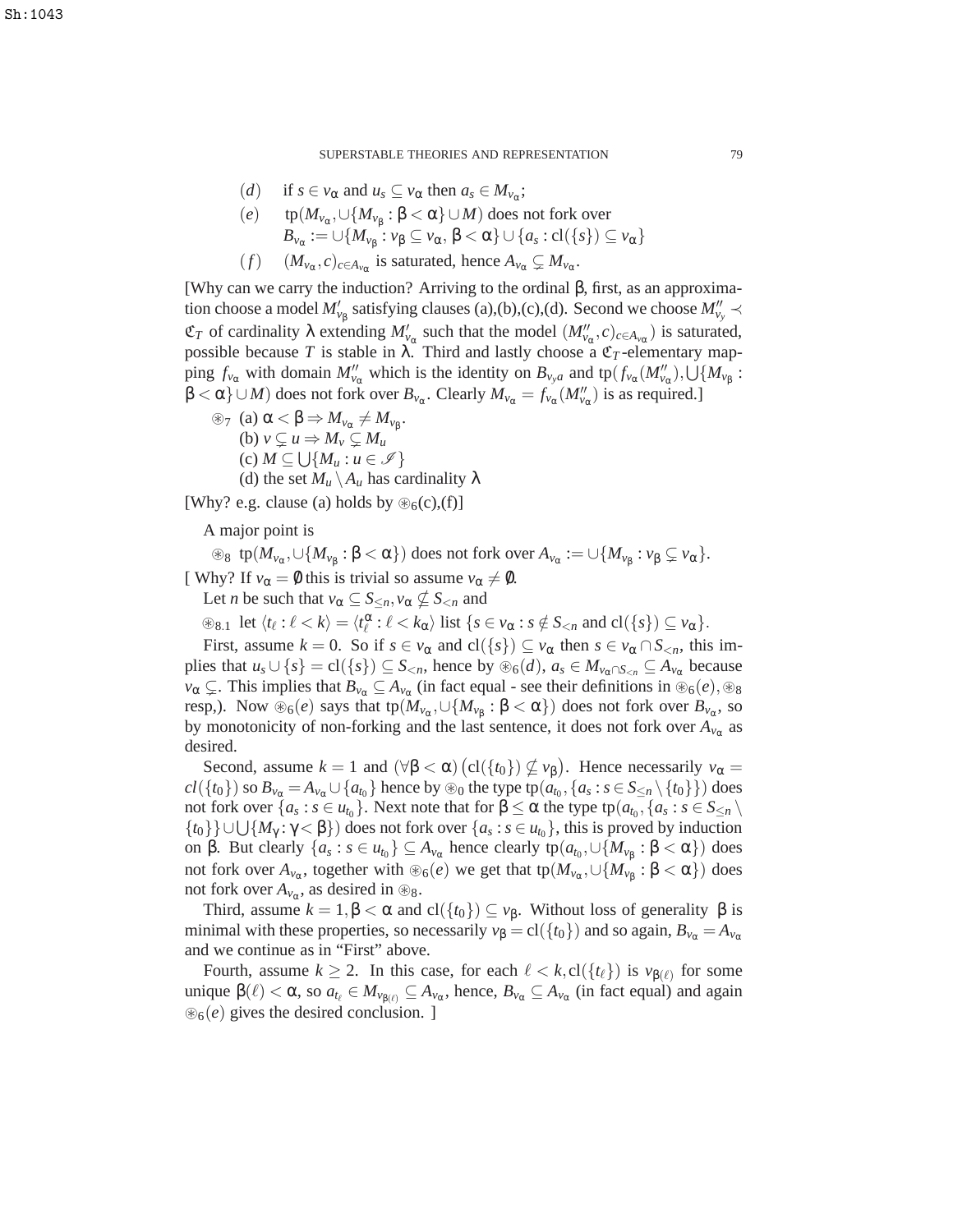Together we have finished proving  $\bigoplus$ <sub>8</sub>.

Now define

⊛9 (a) the sequence  $\langle M_v : v \in \mathcal{I} \rangle$  is a stable system, of models (defined in [She:c, Ch.XII, 2.1]holds by , [She:c, Ch.XII, 2.3(1)] and  $\mathcal{D}_7(c) + \mathcal{D}_8$ (b) let  $M_{\bullet} = \bigcup \{ M_u : u \in \mathcal{I} \}$ , so  $M_{\bullet} \prec \mathfrak{C}_T$  and it suffice to prove that this model has a representation as promised.

A major point is (but we need only clause (a) for which the saturation is not necessary)

⊞<sub>1</sub> for every *v* ∈  $\mathcal{I}$  and finite sequence  $\bar{b} \in \frac{ω>(M_v \setminus A_v))}{}$  we can find a finite sequence  $\bar{c}_{\bar{b}} \in {}^{\omega>}(A_v)$  such that:

- (a)  $\text{tp}(\bar{b}, A_v)$  has a unique extension to a complete types over  $\bigcup \{M_u : v \subsetneq u, u \in X_v\}$  $\mathscr{I}$  which does not fork over  $A_v$
- (b) tp( $\bar{b}$ , $A$ <sup>*v*</sup>) is stationary over  $\bar{c}_{\bar{b}}$  which means that: tp( $\bar{b}$ , $A$ <sup>*v*</sup>) does not fork over  $\bar{c}_{\bar{b}}$
- (c) tp $(\bar{b}, A_v)$  is the unique extension of tp $(\bar{b}, \bar{c}_{\bar{b}})$  in  $\mathbf{S}^{\lg(\bar{b}}(A_v))$  which do not fork over  $\bar{c}_{\bar{b}}$
- (d) moreover  $\text{tp}(\bar{b}, \bigcup \{M_u : u \in \mathcal{I}\})$  is stationary over  $\bar{c}_{\bar{b}}$  that is: is the unique extension of tp $(\bar{b}, \bar{c}_{\bar{b}})$  in  $\mathbf{S}^{\lg(\bar{b})}(\bigcup \{M_u : u \in \mathscr{I}, v \subsetneq u\})$  which does not fork over  $\bar{c}_{\bar{b}}$ .

[Why? For clause (a) it follows from clauses  $(b),(c),(d)$ ; (alternatively it suffice to recall that for every sequence  $\bar{d}$  from  $\bigcup \{M_u : v \subsetneq v, v \in \mathscr{I}\}\$  the types  $tp(\bar{d}, M_v)$  is finitely satisfiable in  $A_v$ , see [She:c, Ch.XII, 2.5]). Clauses (b),(c) hold by [She:c, Ch.XII,3.5,pag.608] recalling  $\langle M_u : u \in \mathcal{I} \rangle$  is a stable system,  $\kappa(T) = \aleph_0$  and each  $M_u$  is saturated. Clause (d) follows by the properties of stable systems of  $\aleph_{\varepsilon}$ -saturated models, see [She:c, Ch.XII, 2.12].]

We let

 $\boxplus_2$  (a)  $\lt_S$  be a linear order of *S* (b)  $\mathscr{F} = \{f : f$  is a finite order preserving function from *S* to *S*}

Now  $\boxplus_3$  by induction on *n* we choose  $\langle \bar{b}_u : u \in [S]^n \rangle$  and  $\langle \pi_f : f \in \mathcal{F} \rangle$  such that:

- (a)  $\bar{b}_u = \langle b_{u,\alpha} : \alpha < \lambda \rangle$  list  $M_v \setminus A_u$  without repetitions for  $u \in \mathcal{I}$
- (b)  $\pi_f$  is a  $\mathfrak{C}_T$ -elementary mapping for  $f \in \mathcal{F}$
- (c) dom $(\pi_f) = \bigcup \{ M_u : u \subseteq \text{dom}(f) \} = \{ b_{u,\alpha} : u \subseteq \text{Dom}(f), \alpha < \lambda \}$
- (d) if  $f \in \mathscr{F}$ ,  $v_1 \subseteq \text{dom}(f)$ ,  $v_2 = f''(v_1)$  and  $\alpha < \lambda$  then *f* maps  $b_{v_1,\alpha}$  to  $b_{v_2,\alpha}$
- (e) (follows) if  $f \in \mathcal{F}$  and  $u \subseteq \text{dom}(f)$  then  $\pi_{f|u} \subseteq \pi_u$
- (f) (follows) if  $g = f^{-1} \in \mathcal{F}$  then  $\pi_g = (\pi_f)^{-1}$

[Why? by  $\boxplus_0$ , (alternatively by uniqueness claims on stable systems in [She:c, Ch.XII, 2.5 ]).]

Sh:1043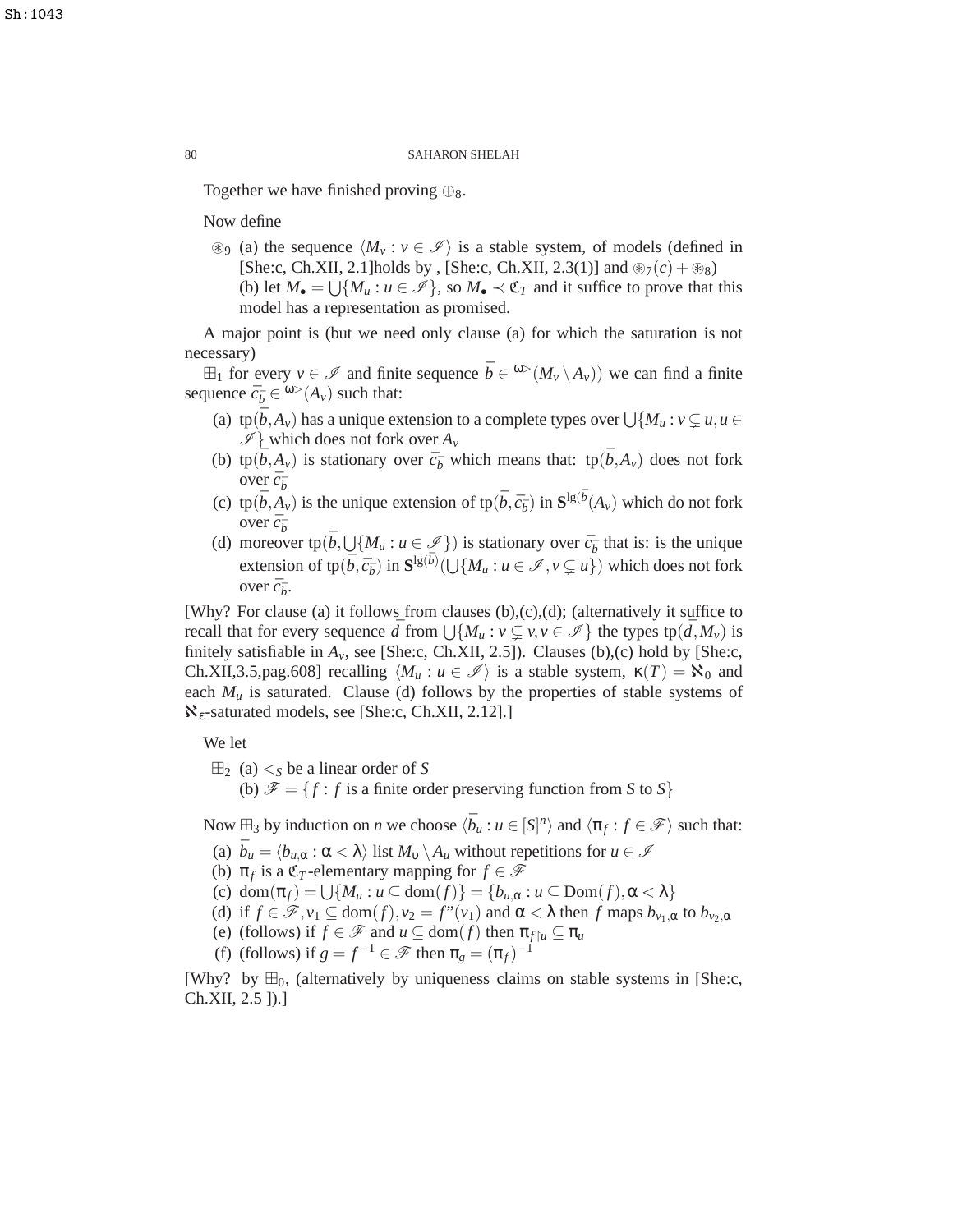$\boxplus_4$  for every  $u \in [S]^n$  the type tp $(\bar{b}_u, \bigcup \{M_v : v \in S_{\le n}, v \ne u\})$  does not fork over  $A_u$  and is the unique extension to a complete type over  $\bigcup \{M_v : v \in S_{\le n}, v \ne 0\}$  $u$ } extending tp( $\bar{b}_u$ , $A_u$ ) not forking over  $A_u$ .

[Why? By  $\boxplus_1$ ]

 $\boxplus_5$  we choose a tuple  $(I, I, \mathcal{M}, \mathcal{M}^+, f)$  witnessing f is a representation of M as promised, by:

- (a) **I**  $\in \mathfrak{k}^{\text{eq}}$  has universe  $I = S$
- (b)  $\mathscr{M} = \mathscr{M}_{\lambda, \aleph_0}(\mathbf{I})$
- (c) *f* is a function with domain  $M_{\bullet} = \bigcup \{M_u : u \in \mathcal{I}\}\$
- (d) for  $n < \omega, s_0 < s \cdots < s s_{n-1}$  listing  $u \in [S]^n$  and  $\alpha < \lambda$  we let  $f(b_{u,\alpha}) =$  $F_{\alpha,n}^{\mathcal{M}}(s_0,\ldots,s_{n-1})$
- (e)  $\mathcal{M}^+$  is the expansion of  $\mathcal M$  as in Def 2.7(2), in fact we need only the following (well, after renaming)
	- $(P_{\zeta,n}^{\mathscr{M}^+} = \{F_{\zeta,n}^{\mathscr{M}}(s_0,\ldots,s_{n-1}): s_0,\ldots,s_{n-1} \in S\}$
	- (β)  $F_{\zeta,n,i}^{\mathscr{M}^+}$  is the partial function mapping  $F_{\zeta,n}^{\mathscr{M}}(s_0,\ldots,s_{n-1})$  to  $s_i$  for  $i <$  $n < \omega, \alpha < \lambda$

[Why are  $(I, I, \mathcal{M}, \mathcal{M}^+, f)$  as required? easy to check recalling  $\boxplus_4$ . Note that the range of the function  $f$  is not preserved under automorphisms of  $\mathcal{M}$ , but this is permissible]

*Discussion* 3.4*.* For superstable *T*, we may wonder about whether "the cardinal  $2^{|T|}$  is optimal". Really,  $\lambda(T)$  is sufficient where

 $(*)_{1,1} \lambda(T) = \min\{\lambda : T \text{ is stable in } \lambda\}.$ 

Recall that (see [She:c])

(\*)<sub>1.2</sub> If *T* is countable then  $\lambda(T) = \mathbf{X}_0$  is equivalent to *T* is  $\mathbf{X}_0$ -stable and (\*)<sub>1.3</sub> if *T* is countable and  $\lambda(T) > \aleph_0$  then  $\lambda(T) = 2^{\aleph_0}$ .

**Theorem 3.5.** In Theorem 3.3,  $Ex^2_{\lambda(T),\mathbf{R}_0}(\mathfrak{k}^{\text{eq}})$  suffice.

*Proof.* 3.5 We repeat the proof of Theorem 3.3 with minor changes. We just choose  $\lambda = \lambda(T)$  instead  $\lambda = 2^{|T|}$ .

## **REFERENCES**

- [Bal88] John Baldwin, *Fundamentals of stability theory*, Perspectives in Mathematical Logic, Springer-Verlag, Berlin, 1988.
- [CohShe:919] Moran Cohen and Saharon Shelah, *Stable theories and representation over sets*, MLQ Math. Log. Q. **62** (2016), no. 3, 140–154, arXiv: 0906.3050.
- [KapShe:946] Itay Kaplan and Saharon Shelah, *Examples in dependent theories*, J. Symb. Log. **79** (2014), no. 2, 585–619, arXiv: 1009.5420.

[She:1151] Saharon Shelah, *Divide and Conquer: Dividing lines on universality*.